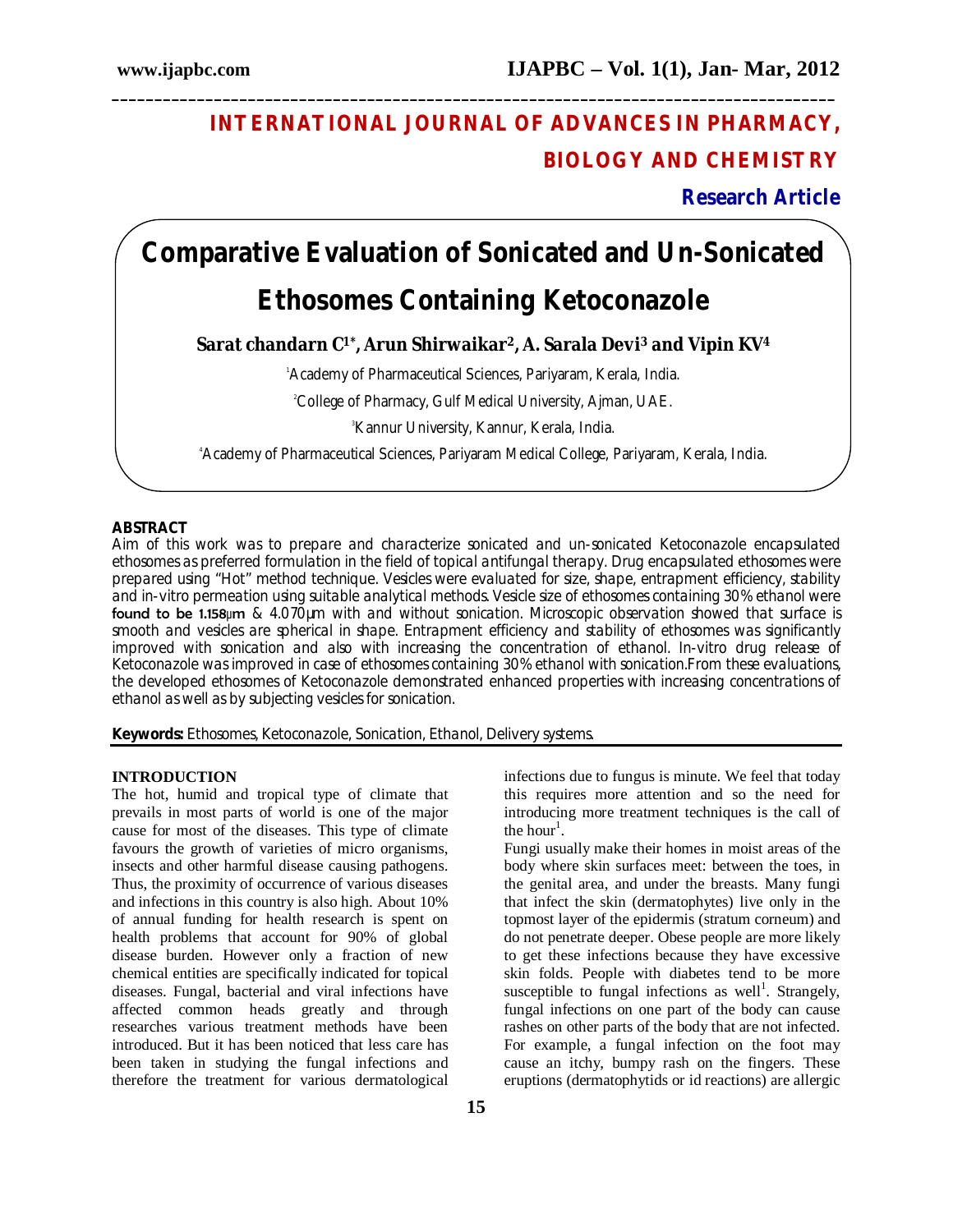reactions to the fungus. They do not result from touching the infected area.

Fungi present an especially complex challenge to researchers. Research on fungal diseases focuses on three goals: providing better means of diagnosis, treatment, and prevention of the most important human fungal infections.Inspite of having various antifungal agents in different category of formulations still the disease seems to be a challenge for the society. But it is certain that, populations still do not consider the fungal infection as a major threat. The formulations presently available are ranging from tablets,capsules,ointments and creams, where the latest controlled delivery systems has been tried out in these formulations especially the liposomes and niosomes<sup>2</sup>. These elite vesicular delivery systems have delivered their goals but still they do possess draw backs. Hence research is still progressing in the route and showed the possibility of newer vesicular system called ethosomes and their potential in antifungal therapy.

Ethosomes are soft, malleable vesicles composed mainly of phospholipids, ethanol (relatively high concentration) and water. These "soft vesicles" represents novel vesicular carrier for enhanced delivery to/through skin<sup>3</sup>. The size of Ethosomes vesicles can be modulated from tens of nanometers to microns**.** Ethosomal carriers are systems containing soft vesicles and are composed mainly of phospholipids (Phosphotidyl choline; PC), ethanol at relatively high concentration and water. The high concentration of ethanol makes the ethosomes unique, as ethanol is known for its disturbance of skin lipid bilayer organization; therefore, when integrated into a vesicle membrane, it gives that vesicle the ability to penetrate the stratum corneum. Also, because of their high ethanol concentration, the lipid membrane is packed less tightly than conventional vesicles but has equivalent stability, allowing a more malleable structure and improves drug distribution ability in stratum corneum lipids. It was found that ethosomes penetrate the skin and allow enhanced delivery of various compounds to the deep strata of the skin or to the systemic circulation. There are extensive work done by Touitou et.al in this field and the developed ethosomal systems found to be efficient in many aspects for most of the incorporated drugs<sup>4</sup>.Ethosomes have shown their effectiveness to increase skin penetration of drugs to several folds than that of simple cream, liposomal earner and hydro-alcoholic solutions. Hence there is a need for preparation of Ketoconazole ethosomes for enhanced penetration through the skin, thereby<br>reducing dose, minimizing frequency of minimizing frequency of administration and adverse effects, hence better

patient compliance. A new possibility to treat deep dermal infections is by local application of antimycotic/ antifungal drug (Ketoconazole) in ethosomal carrier.

# **MATERIALS AND METHODS**

**\_\_\_\_\_\_\_\_\_\_\_\_\_\_\_\_\_\_\_\_\_\_\_\_\_\_\_\_\_\_\_\_\_\_\_\_\_\_\_\_\_\_\_\_\_\_\_\_\_\_\_\_\_\_\_\_\_\_\_\_\_\_\_\_\_\_\_\_\_\_\_\_\_\_\_\_\_\_\_\_\_\_\_\_\_**

Ketoconazole was obtained as gift sample from Sharon bio-medicine limited, Raigad. Phospholipid, Ethanol and Potassium di-hydrogen phosphate purchased from Ozone chemicals, Mumbai. All other reagents and solvents were of analytical grade.

# **Preparation un-sonicated ketoconazole ethosomes**

Preparation of Ketoconazole ethosomes was followed by method suggested by Touitou et al., with little modification<sup>3, 4</sup>. Ketoconazole 2% w/w solution was diluted with PBS pH 7.4. Phospholipids were dispersed in water by heating in a water bath at 40°C until a colloidal solution is obtained. In a separate vessel drug solution, ethanol and propylene glycol are mixed and heated to 40°C. Once both mixtures reach  $40^{\circ}$  C. The organic phase is added to the aqueous one with stirring at 700 rpm. Alter mixing, stirring was continued for another 5 minutes. Temperature was maintained at 40°C for the entire process.Ethosomes prepared by the above procedure were subjected to sonication at 40° C using probe sonicator in 3 cycles of 5 min with 5-minute rest between the cycles<sup>4</sup>.

# **Size and shape evaluation3-5**

Developed unsonicated ethosomes were evaluated for size and shape by using optical microscopy method. The average diameters of 150 vesicles were calculated. Sonicated vesicles were measured under a special microscope, which is connected with software and photomicrographs were taken under 400 and 800 magnification.

# **Entrapment efficiency, 4, 5**

The entrapment efficiency of Ketoconazole by ethosomal vesicles were determined by ultracentrifugation. Sample was vortexed for 2 cycles of *5 min* with 2 minutes rest between the cycles. 1.5ml of each vortexed sample and fresh untreated ethosomal formulations were taken into different centrifugal tubes. These samples were centrifuged at 20,000 rpm for 3 hours. The supernatant layer was separated, diluted with water suitably and drug concentration was determined at 260 nm in both vortexed and unvortexed samples. The entrapment efficiency was calculated as follows

**Entrapment Efficiency = T-C X 100 T**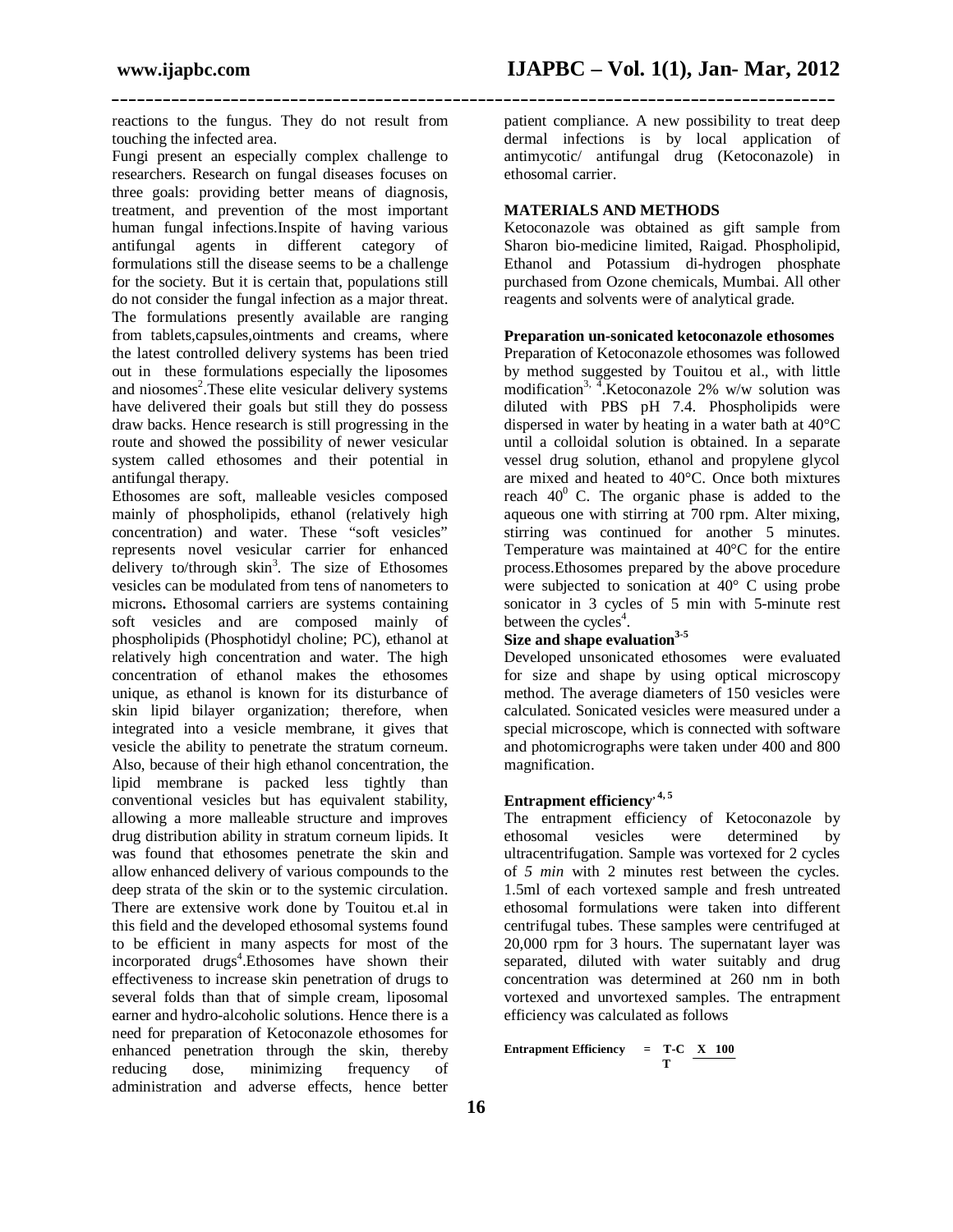'T' is total amount of drug that detected from supernatant of vortexed sample.

**\_\_\_\_\_\_\_\_\_\_\_\_\_\_\_\_\_\_\_\_\_\_\_\_\_\_\_\_\_\_\_\_\_\_\_\_\_\_\_\_\_\_\_\_\_\_\_\_\_\_\_\_\_\_\_\_\_\_\_\_\_\_\_\_\_\_\_\_\_\_\_\_\_\_\_\_\_\_\_\_\_\_\_\_\_**

'C' is the amount of drug unentrapped and detected from supernatant of an unvortexed sample.

# **Stability studies<sup>6</sup>**

Stability study was carried out for Ketoconazole ethosomal preparation at two different temperature i.e. refrigeration temperature  $(4 \pm 2^{\circ} \text{ C})$  & at room temperature ( $27 \pm 2^{\circ}$  C) for 8 weeks. The formulation subjected for stability study was stored in borosilicate container to avoid any soil of interaction between the ethosomal preparation and glass of container, which may affect the observations. The ethosomal formulations were analyzed for any physical changes such as color and appearance and entrapment efficiency.

# **in- vitro permeation studies<sup>7</sup>**

In-vitro permeation studies were carried out by using Franz diffusion cell, apparatus with a diameter of  $25 \text{mm}$  and a diffusional area of  $4.90 \text{cm}^2$ . Regenerated cellulose acetate membrane (Thickness of 60-70µm and 0.50 µm pore size) was sandwiched between the lower cell reservoir and the glass cell top containing the sample and secured in place with a pinch clamp. The receiving compartment (volume 22ml) was filled with phosphate buffer pH 7.4 with 1% sodium lauryl sulphate.The system was maintained at  $37 \pm 0.5$  °C. A Teflon coated magnetic bar continuously stirred the receiving medium to avoid diffusional layer effects. Sample was placed evenly on the surface of membrane in the donor compartment. 2 ml of receptor fluid was withdrawn from the receiving compartment at 0, 1,2,4,6,12,24,48 & 72 hours and replaced with 2 ml of fresh solution. Samples were analyzed spectrophotometrically for drug content at 260.2 nm.

# **RESULTS AND DISCUSSIONS**

Ethosomal suspensions obtained by unsonicated and sonicated method were slight yellowish in colour and hazy in appearance. Different characteristics of ethosomes and the effect of sonication were evaluated and results are reported under the characterization.

Ketoconazole ethosomes  $20\%$  ethanol  $(KET_1)$ appeared as multilamellar vesicles. The lamellae of ethosome vesicles were evenly spaced to the core as this confirms the existence of vesicular structure at high concentration of ethanol. The size of  $KET_1$ formulation was found to be within the range of  $0 -$ 18.180 µm and the average diameter were found to be 5.325 µm. The size of Ketoconazole ethosomes containing  $30\%$  ethanol (KET<sub>2</sub>) was found to be

within the range of  $0 - 16.750 \mu m$  and the average diameter was found to be  $4.070$  um. The results (Table 1) obtained by vesicular size analysis showed concentration of ethanol affect vesicular size. The size of ethosomes prepared without sonication decreased as the concentration of ethanol increased with the largest vesicles size  $5.325 \mu m$  containing  $20\%$  ethanol and smallest 4.070  $\mu$ m containing 30% ethanol.

The formulations (KET<sub>1</sub> & KET<sub>2</sub>) were subjected to sonication. Microphotograph showed that size of the ethosomes after sonication was reduced (Fig 1&2). The results of size and shape are consistent with the observations made by Jain  $N$  K et al<sup>8</sup>. Results (Table 1) showed the maximum vesicular size i.e. 1.515 µm for formulation containing  $20%$  ethanol (KET<sub>1</sub>) and minimum i.e. 1.158 µm for formulation containing 30% ethanol ( $KET<sub>2</sub>$ ). When the results of size distribution were compared, sonication was found to reduce the size of vesicles from 5.325 and 4.070 µm to 1.515 and 1.158 µm for ethosomes containing 20% and 30% ethanol respectively (SKET<sub>1</sub> & SKET<sub>2</sub>). In average sonication bound to reduce the size to three or more times the initial.

The maximum entrapment efficiency of ethosomal vesicles as determined by ultracentrifugation was 68.33% for ethosomal formulation containing 30% ethanol  $(KET<sub>2</sub>)$ . As the ethanol concentration increased from 20% to 30% w/w, there was increase in the entrapment efficiency and as per Jain N K. et. al, further increase in the ethanol concentration (>40% w/w) the vesicle membrane may becomes more permeable that lead to decrease in the entrapment efficiency<sup>8</sup>. Results of entrapment efficiency also suggest that 2% phospholipids is the optimum concentration and beyond that entrapment efficiency may decrease.

Entrapment efficiency of sonicated vesicles found to be significantly higher than unsonicated (Table 2). The entrapment efficiency for sonicated  $(SKET_1)$ was found to be  $57\%$  and  $78\%$  for the SKET<sub>2</sub>. The increase in entrapment efficiency may be due to the possible reduction in vesicle size. The sonication gives the more uniform lamellae, smaller vesicle and uniform size and hence it may be the reason for higher vesicular stability and lesser vesicular disruption during ultracentrifugation.

Unsonicated ethosomal formulations were observed for any change in appearance or color for a period of 8 weeks. There was no change in appearance in ethosomal formulations throughout the period of study. Similarly the sonicated ethosomal formulations observed under magnified view and there was no indication of any increase in average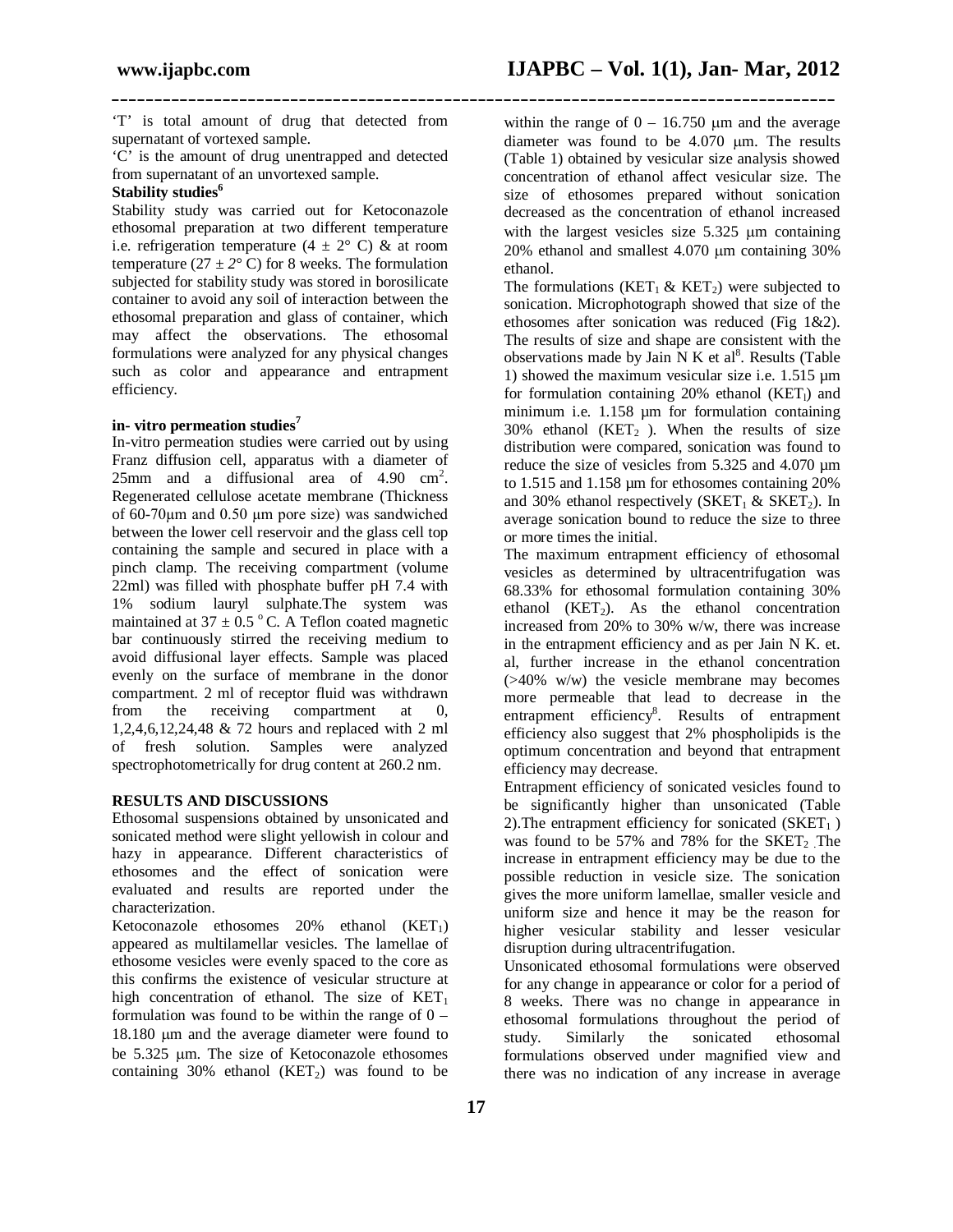size or shape. The evaluation has confirmed the stability of formulation. The reason for such stability may be the presence of optimum level of phopholipid and ethanol in the formulations.

Since the stability of drug and stability of vesicles are the major determinant for the stability of formulations, studies were carried to evaluate total drug content and drug entrapment (Table 3) at room temperature ( $27\pm2^{\circ}$  C) and refrigeration temperature  $(4\pm2^{\circ}$  C). Loss in the percentage of drug content was not more than 5% .Highest drug loss was observed at room temperature after 8 weeks as compared to refrigeration temperature. Results also showed that there was no significant change in formulations & the drug content in different formulations, indicating the stability of drug even after 8 weeks in the formulation.

Entrapment efficiency is the integral part of stability of vesicles<sup>9</sup>, hence selected to show the stability of prepared formulation. The data (Table 3) obtained indicate that formulations stored at refrigeration temperature and prepared by sonication method were found to show higher entrapment efficiency when compared with all other formulations after a period of 8 weeks.

*In-vitro* drug release studies have been extensively done for vesicles<sup>10</sup>. From the formulations  $KET_2 \&$  $SNET<sub>2</sub>$  were subjected for in vitro permeation studies so that effect of sonication on release can be assessed. Percentage drug release for the  $KET_2$  was found to be 0 for up to 2 hours and after 4 hours drug release has started with 2.51% then after 6 hours it was found to be 7.66% .The release was found to be sluggish at the initial stages where as later on at  $72<sup>th</sup>$ 

hour release was nearly  $50\%$ . But in case of SKET<sub>2</sub> the percentage drug release was nearly  $69\%$  at  $72<sup>th</sup>$ hour. The release of Ketoconazole was found to be more significant in case of sonicated version of formulation . At the end of the study, on  $72<sup>th</sup>$  hour the percentage release was found to be 50.32% and 69.2% respectively for  $KET_2 \& SKET_2$  (Table 4). This shows that sonication on ethosomes may improve the percentage drug release which is already there in ethosomes due to the presence of ethanol. Hence it may be beneficial if ethosomes were subjected for sonication process.

# **CONCLUSION**

**\_\_\_\_\_\_\_\_\_\_\_\_\_\_\_\_\_\_\_\_\_\_\_\_\_\_\_\_\_\_\_\_\_\_\_\_\_\_\_\_\_\_\_\_\_\_\_\_\_\_\_\_\_\_\_\_\_\_\_\_\_\_\_\_\_\_\_\_\_\_\_\_\_\_\_\_\_\_\_\_\_\_\_\_\_**

Ethosomes- enhancing lipid carriers containing ethanol have been exhibiting high encapsulation efficiency for wide range of molecules and were able to deliver the molecules in most effective manner. This study identified that ethosomes properties such as stability, entrapment efficiency and in-vitro drug release profile may be improved by subjecting it to optimized sonication process. Even though sonication can enhance the properties of ethosomes, but concentration of ethanol can be considered as the most significant part of a best ethosomal formulation. Based on these findings further study can be recommended in the ethosomal vesicles to make it a best tool in novel vesicular drug delivery systems.

# **ACKNOWLEDGEMENT**

We are extremely thankful to the Dr.Ashok, Radiant research services pvt limited for providing necessary support for the work.

| Tubic 1. Average sine of prepared emosomial vesicies |                                                    |                                                  |  |  |  |  |  |
|------------------------------------------------------|----------------------------------------------------|--------------------------------------------------|--|--|--|--|--|
| Ethanol                                              | Average size of vesicles $(\mu m)$                 |                                                  |  |  |  |  |  |
| <b>Concentration</b><br>$\%$ w/w                     | <b>Ethosomal preparation</b><br>without sonication | <b>Ethosomal preparation</b><br>after sonication |  |  |  |  |  |
|                                                      | 5.325                                              | 1.575                                            |  |  |  |  |  |
|                                                      | 4 070                                              | 1.158                                            |  |  |  |  |  |

**Table 1: Average size of prepared ethosomal vesicles**

|       | Table 2: Entrapment efficiency for ethosomes |
|-------|----------------------------------------------|
| hanol | Entrapment efficiency $(\% )$                |

| Ethanol       | Entrapment efficiency (%)    |                        |  |  |  |  |
|---------------|------------------------------|------------------------|--|--|--|--|
| concentration | <b>Ethosomal preparation</b> | <b>Ethosomes after</b> |  |  |  |  |
| $\%$ w/w      | without sonication           | sonication             |  |  |  |  |
|               |                              |                        |  |  |  |  |
|               | ገሽ                           |                        |  |  |  |  |

**Table 3: Percentage drug content after 8 week stability studies**

|             | Drug content in % |            |               |                     |               |                     |               |                     |               |                     |
|-------------|-------------------|------------|---------------|---------------------|---------------|---------------------|---------------|---------------------|---------------|---------------------|
| Formulation | Initial           |            | After 2 weeks |                     | After 4 weeks |                     | After 6 weeks |                     | After 8 weeks |                     |
| code        | $4\pm2~^{\circ}C$ | $27 + 20C$ | $4\pm2~^0C$   | $27 + 27$<br>41 L 4 | $4\pm2~^0C$   | $27\pm2~^{\circ}$ C | $4\pm2$ °C    | $27\pm2~^{\circ}$ C | $4\pm2~^0C$   | $27\pm2~^{\circ}$ C |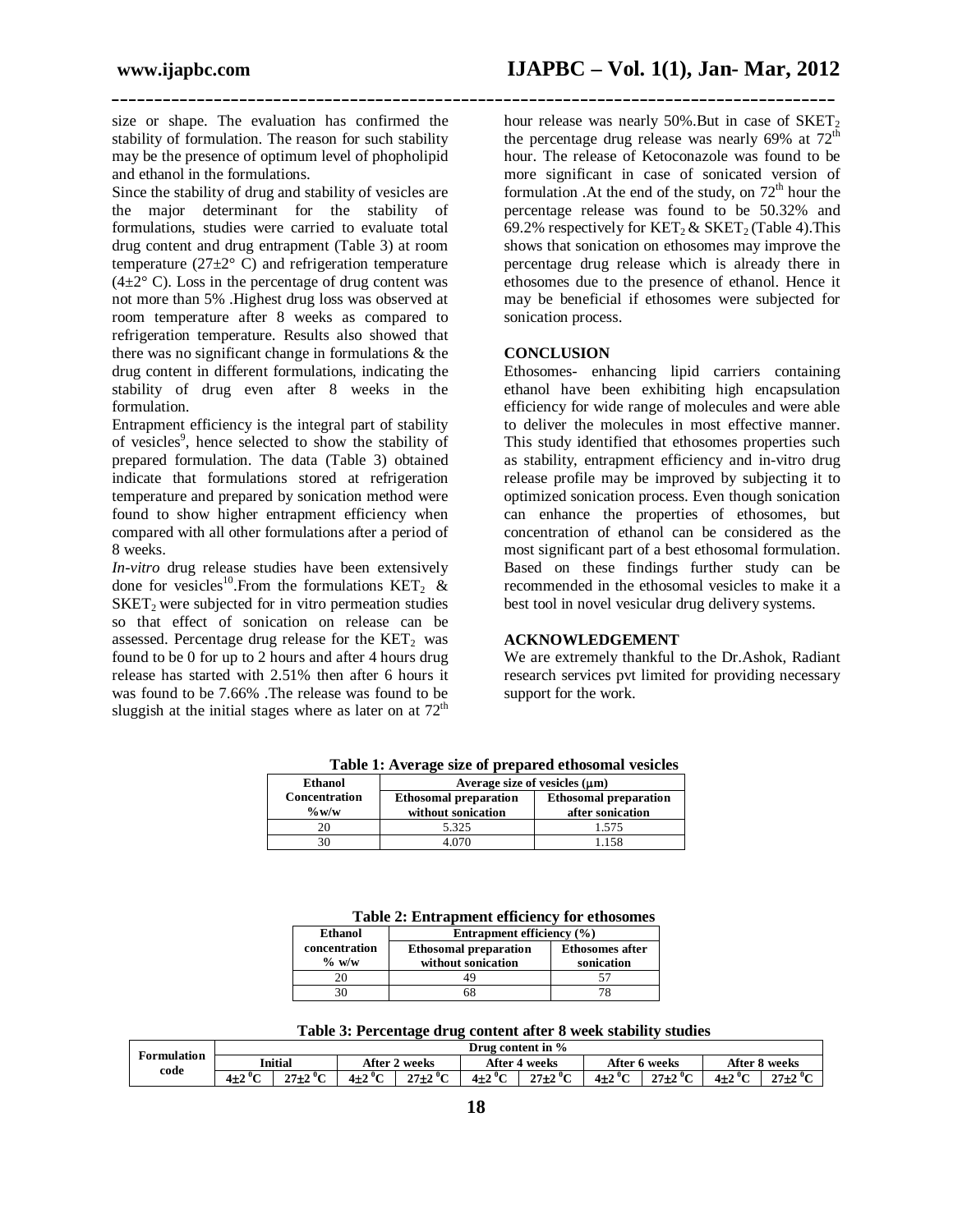| <b>KET</b>       | 48          | 48         | 41.5        | 48          | 40                  | 4                                          | 44                             | $4'_{\rm 2}$  | 40    | $\sim$<br><u>.</u>                |
|------------------|-------------|------------|-------------|-------------|---------------------|--------------------------------------------|--------------------------------|---------------|-------|-----------------------------------|
| $\mathbf{KET}_2$ | 69          | 69         | 69          | 69          | $\sim$ $\sim$<br>68 | $\overline{\phantom{a}}$<br><u> U I .J</u> | $\overline{\phantom{a}}$<br>o∠ | 05            | 60    | 59.5                              |
| <b>SKET</b>      | $ -$<br>ر ر | - -<br>ັ້  | $ -$<br>ر ر | - -<br>54.S | $\sim$ $\sim$<br>ັ  | $\sim$ $\sim$<br>ັ                         | 50                             | 50            | -49.5 | -48                               |
| $S\text{KET}_2$  | .           | $ -$<br>ر_ | $ -$        | $- -$<br>◡  | -                   | $\sim$<br>ر .                              | $\sim$<br><b>_</b>             | $\sim$<br>. . | - -   | $\overline{\mathbf{u}}$<br>, v. J |

**\_\_\_\_\_\_\_\_\_\_\_\_\_\_\_\_\_\_\_\_\_\_\_\_\_\_\_\_\_\_\_\_\_\_\_\_\_\_\_\_\_\_\_\_\_\_\_\_\_\_\_\_\_\_\_\_\_\_\_\_\_\_\_\_\_\_\_\_\_\_\_\_\_\_\_\_\_\_\_\_\_\_\_\_\_**

# **Table 4: In vitro release study data for selected ethosomal formulations**

| Time           | Percentage drug release |                   |  |  |  |  |  |
|----------------|-------------------------|-------------------|--|--|--|--|--|
| (In hours)     | KET <sub>2</sub>        | SKET <sub>2</sub> |  |  |  |  |  |
|                |                         |                   |  |  |  |  |  |
|                |                         | 3.33              |  |  |  |  |  |
| $\overline{c}$ |                         | 9.4               |  |  |  |  |  |
|                | 2.51                    | 17.4              |  |  |  |  |  |
| 6              | 7.66                    | 23.9              |  |  |  |  |  |
| 12             | 15.3                    | 32.2              |  |  |  |  |  |
| 24             | 23.4                    | 46.3              |  |  |  |  |  |
| 48             | 40.4                    | 54.3              |  |  |  |  |  |
| 72             | 50.32                   | 69.2              |  |  |  |  |  |



**Fig. 1: Photomicrograph for sonicated ethosomes SKET1**